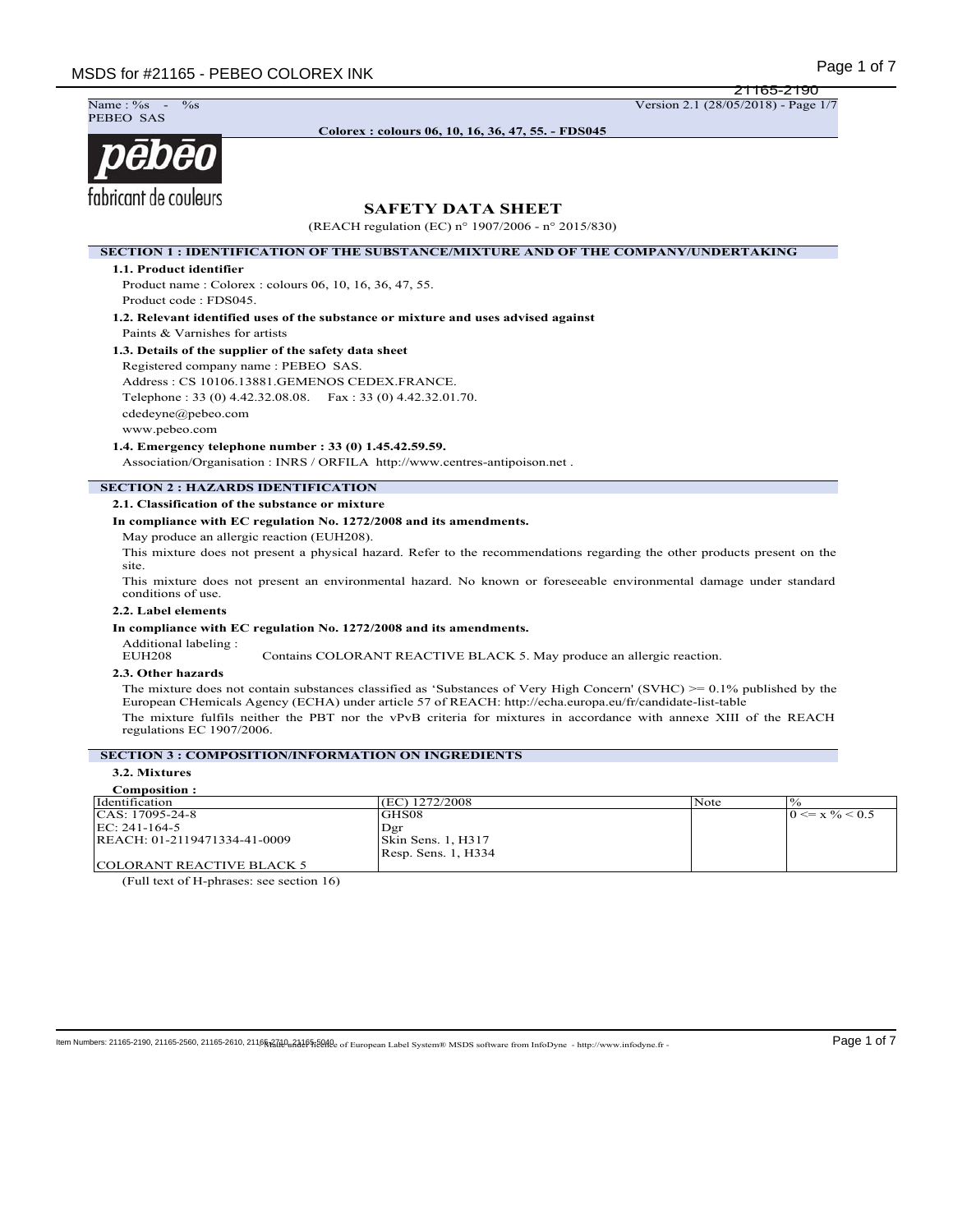#### **Colorex : colours 06, 10, 16, 36, 47, 55. - FDS045**

Name : %s - %s Version 2.1 (28/05/2018) - Page 2/7

# **SECTION 4 : FIRST AID MEASURES** As a general rule, in case of doubt or if symptoms persist, always call a doctor. NEVER induce swallowing by an unconscious person. **4.1. Description of first aid measures In the event of exposure by inhalation :** In the event of an allergic reaction, seek medical attention. **In the event of splashes or contact with eyes :** Wash thoroughly with fresh, clean water for 15 minutes holding the eyelids open. **In the event of splashes or contact with skin :** In the event of an allergic reaction, seek medical attention. **In the event of swallowing :** In the event of swallowing, if the quantity is small (no more than one mouthful), rinse the mouth with water and consult a doctor. Keep the person exposed at rest. Do not force vomiting. Seek medical attention, showing the label. If swallowed accidentally, call a doctor to ascertain whether observation and hospital care will be necessary. Show the label. **4.2. Most important symptoms and effects, both acute and delayed** No data available. **4.3. Indication of any immediate medical attention and special treatment needed** No data available. **SECTION 5 : FIREFIGHTING MEASURES** Non-flammable. **5.1. Extinguishing media Suitable methods of extinction** In the event of a fire, use : - sprayed water or water mist - foam - multipurpose ABC powder - BC powder - carbon dioxide (CO2) **Unsuitable methods of extinction** In the event of a fire, do not use : - water jet **5.2. Special hazards arising from the substance or mixture** A fire will often produce a thick black smoke. Exposure to decomposition products may be hazardous to health. Do not breathe in smoke. In the event of a fire, the following may be formed : - carbon monoxide (CO) - carbon dioxide (CO2) **5.3. Advice for firefighters** No data available. **SECTION 6 : ACCIDENTAL RELEASE MEASURES 6.1. Personal precautions, protective equipment and emergency procedures** Consult the safety measures listed under headings 7 and 8. **For first aid worker** First aid workers will be equipped with suitable personal protective equipment (See section 8).

ltem Numbers: 21165-2190, 21165-2560, 21165-2610, 21165x2d0u2465tbeed under European Label System® MSDS software from InfoDyne - http://www.infodyne.fr - Page 2 of 7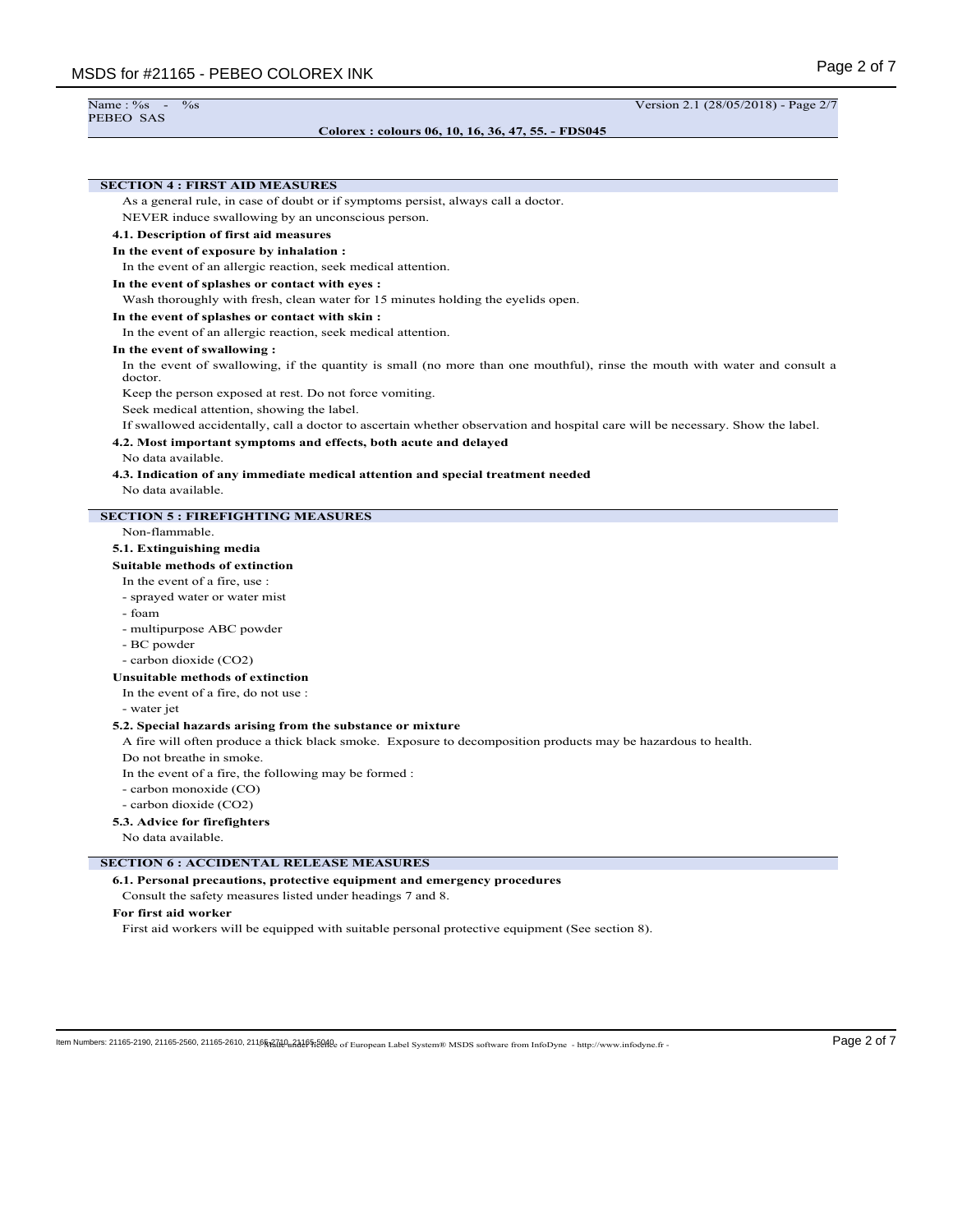| Name: $\frac{6}{5}$<br>$\%$ s                                                                                                                                         | Version 2.1 (28/05/2018) - Page 3/7 |
|-----------------------------------------------------------------------------------------------------------------------------------------------------------------------|-------------------------------------|
| PEBEO SAS                                                                                                                                                             |                                     |
| Colorex: colours 06, 10, 16, 36, 47, 55. - FDS045                                                                                                                     |                                     |
|                                                                                                                                                                       |                                     |
|                                                                                                                                                                       |                                     |
| 6.2. Environmental precautions                                                                                                                                        |                                     |
| Contain and control the leaks or spills with non-combustible absorbent materials such as sand, earth, vermiculite,<br>diatomaceous earth in drums for waste disposal. |                                     |
| Prevent any material from entering drains or waterways.                                                                                                               |                                     |
| 6.3. Methods and material for containment and cleaning up                                                                                                             |                                     |
| Clean preferably with a detergent, do not use solvents.                                                                                                               |                                     |
| 6.4. Reference to other sections                                                                                                                                      |                                     |
| No data available.                                                                                                                                                    |                                     |
| <b>SECTION 7: HANDLING AND STORAGE</b>                                                                                                                                |                                     |
| Requirements relating to storage premises apply to all facilities where the mixture is handled.                                                                       |                                     |
| 7.1. Precautions for safe handling                                                                                                                                    |                                     |
| Always wash hands after handling.                                                                                                                                     |                                     |
| Remove and wash contaminated clothing before re-using.                                                                                                                |                                     |
| Ensure that there is adequate ventilation, especially in confined areas.                                                                                              |                                     |
| <b>Fire prevention:</b>                                                                                                                                               |                                     |
| Handle in well-ventilated areas.                                                                                                                                      |                                     |
| Prevent access by unauthorised personnel.                                                                                                                             |                                     |
| <b>Recommended equipment and procedures:</b>                                                                                                                          |                                     |
| For personal protection, see section 8.                                                                                                                               |                                     |
| Observe precautions stated on label and also industrial safety regulations.                                                                                           |                                     |
| Packages which have been opened must be reclosed carefully and stored in an upright position.                                                                         |                                     |
| Prohibited equipment and procedures :                                                                                                                                 |                                     |
| No smoking, eating or drinking in areas where the mixture is used.                                                                                                    |                                     |
| 7.2. Conditions for safe storage, including any incompatibilities                                                                                                     |                                     |
| No data available.                                                                                                                                                    |                                     |
| <b>Storage</b>                                                                                                                                                        |                                     |
| Keep out of reach of children.                                                                                                                                        |                                     |

Keep the container tightly closed in a dry, well-ventilated place.

The floor must be impermeable and form a collecting basin so that, in the event of an accidental spillage, the liquid cannot spread beyond this area.

# **Packaging**

Always keep in packaging made of an identical material to the original.

**7.3. Specific end use(s)**

No data available.

#### **SECTION 8 : EXPOSURE CONTROLS/PERSONAL PROTECTION**

**8.1. Control parameters**

No data available.

# **8.2. Exposure controls**

#### **Personal protection measures, such as personal protective equipment**

Pictogram(s) indicating the obligation of wearing personal protective equipment (PPE) :



Use personal protective equipment that is clean and has been properly maintained.

Store personal protective equipment in a clean place, away from the work area.

Never eat, drink or smoke during use. Remove and wash contaminated clothing before re-using. Ensure that there is adequate ventilation, especially in confined areas.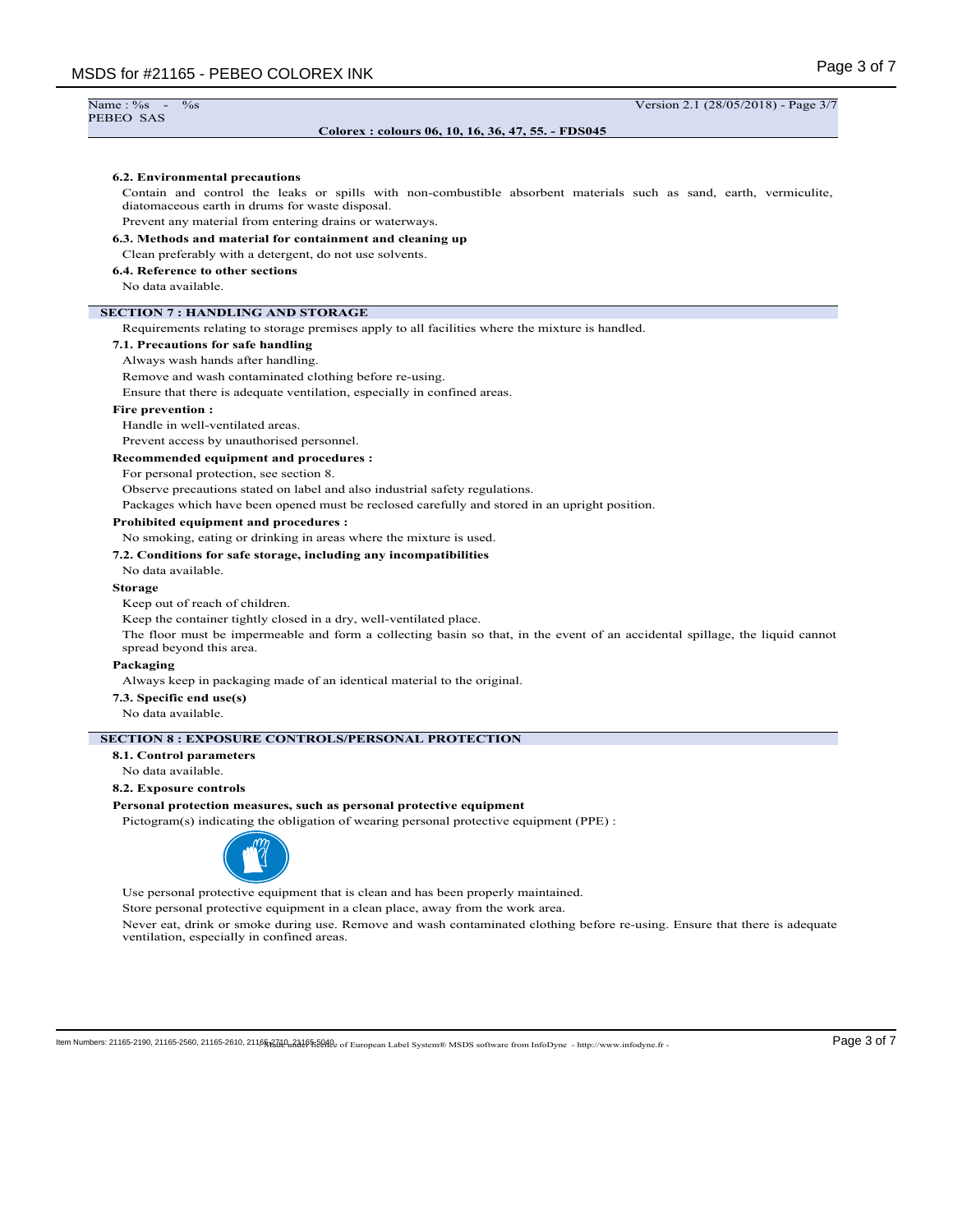Name : %<br>PEBEO SAS

Name : %s - %s Version 2.1 (28/05/2018) - Page 4/7

#### **Colorex : colours 06, 10, 16, 36, 47, 55. - FDS045**

| Before handling, wear safety goggles in accordance with standard EN166.                                                                                                                                                                                  |  |  |  |  |
|----------------------------------------------------------------------------------------------------------------------------------------------------------------------------------------------------------------------------------------------------------|--|--|--|--|
|                                                                                                                                                                                                                                                          |  |  |  |  |
| Wear suitable protective gloves in the event of prolonged or repeated skin contact.                                                                                                                                                                      |  |  |  |  |
| Use suitable protective gloves that are resistant to chemical agents in accordance with standard EN374.                                                                                                                                                  |  |  |  |  |
| Gloves must be selected according to the application and duration of use at the workstation.                                                                                                                                                             |  |  |  |  |
| Protective gloves need to be selected according to their suitability for the workstation in question : other chemical products<br>that may be handled, necessary physical protections (cutting, pricking, heat protection), level of dexterity required. |  |  |  |  |
|                                                                                                                                                                                                                                                          |  |  |  |  |
| - Natural latex<br>- Nitrile rubber (butadiene-acrylonitrile copolymer rubber (NBR))                                                                                                                                                                     |  |  |  |  |
|                                                                                                                                                                                                                                                          |  |  |  |  |
|                                                                                                                                                                                                                                                          |  |  |  |  |
|                                                                                                                                                                                                                                                          |  |  |  |  |
|                                                                                                                                                                                                                                                          |  |  |  |  |
|                                                                                                                                                                                                                                                          |  |  |  |  |
|                                                                                                                                                                                                                                                          |  |  |  |  |
| Work clothing worn by personnel shall be laundered regularly.                                                                                                                                                                                            |  |  |  |  |
| After contact with the product, all parts of the body that have been soiled must be washed.                                                                                                                                                              |  |  |  |  |
|                                                                                                                                                                                                                                                          |  |  |  |  |
|                                                                                                                                                                                                                                                          |  |  |  |  |
|                                                                                                                                                                                                                                                          |  |  |  |  |
| Fluid liquid.                                                                                                                                                                                                                                            |  |  |  |  |
|                                                                                                                                                                                                                                                          |  |  |  |  |
| $6.00$ .                                                                                                                                                                                                                                                 |  |  |  |  |
| Neutral.                                                                                                                                                                                                                                                 |  |  |  |  |
| Not relevant.                                                                                                                                                                                                                                            |  |  |  |  |
| Not relevant.                                                                                                                                                                                                                                            |  |  |  |  |
| Not relevant.                                                                                                                                                                                                                                            |  |  |  |  |
| 1.02                                                                                                                                                                                                                                                     |  |  |  |  |
| Dilutable.                                                                                                                                                                                                                                               |  |  |  |  |
| Not relevant.                                                                                                                                                                                                                                            |  |  |  |  |
| Not relevant.                                                                                                                                                                                                                                            |  |  |  |  |
| Not relevant.                                                                                                                                                                                                                                            |  |  |  |  |
|                                                                                                                                                                                                                                                          |  |  |  |  |
| 53.47                                                                                                                                                                                                                                                    |  |  |  |  |
|                                                                                                                                                                                                                                                          |  |  |  |  |
|                                                                                                                                                                                                                                                          |  |  |  |  |
|                                                                                                                                                                                                                                                          |  |  |  |  |
|                                                                                                                                                                                                                                                          |  |  |  |  |
| This mixture is stable under the recommended handling and storage conditions in section 7.                                                                                                                                                               |  |  |  |  |
|                                                                                                                                                                                                                                                          |  |  |  |  |
|                                                                                                                                                                                                                                                          |  |  |  |  |
| When exposed to high temperatures, the mixture can release hazardous decomposition products, such as carbon monoxide and                                                                                                                                 |  |  |  |  |
|                                                                                                                                                                                                                                                          |  |  |  |  |
|                                                                                                                                                                                                                                                          |  |  |  |  |
|                                                                                                                                                                                                                                                          |  |  |  |  |
|                                                                                                                                                                                                                                                          |  |  |  |  |

 $\textbf{Item Numbers: } 21165\text{-}2190, 21165\text{-}2560, 21165\text{-}2610, 21165\text{-}2610, 21165\text{-}2610, 21165\text{-}2610, 21165\text{-}2610, 21165\text{-}2610, 21165\text{-}2610, 21165\text{-}2610, 21165\text{-}2610, 21165\text{-}2610, 21165\text{-}2610, 21165\text{-}2610, 2$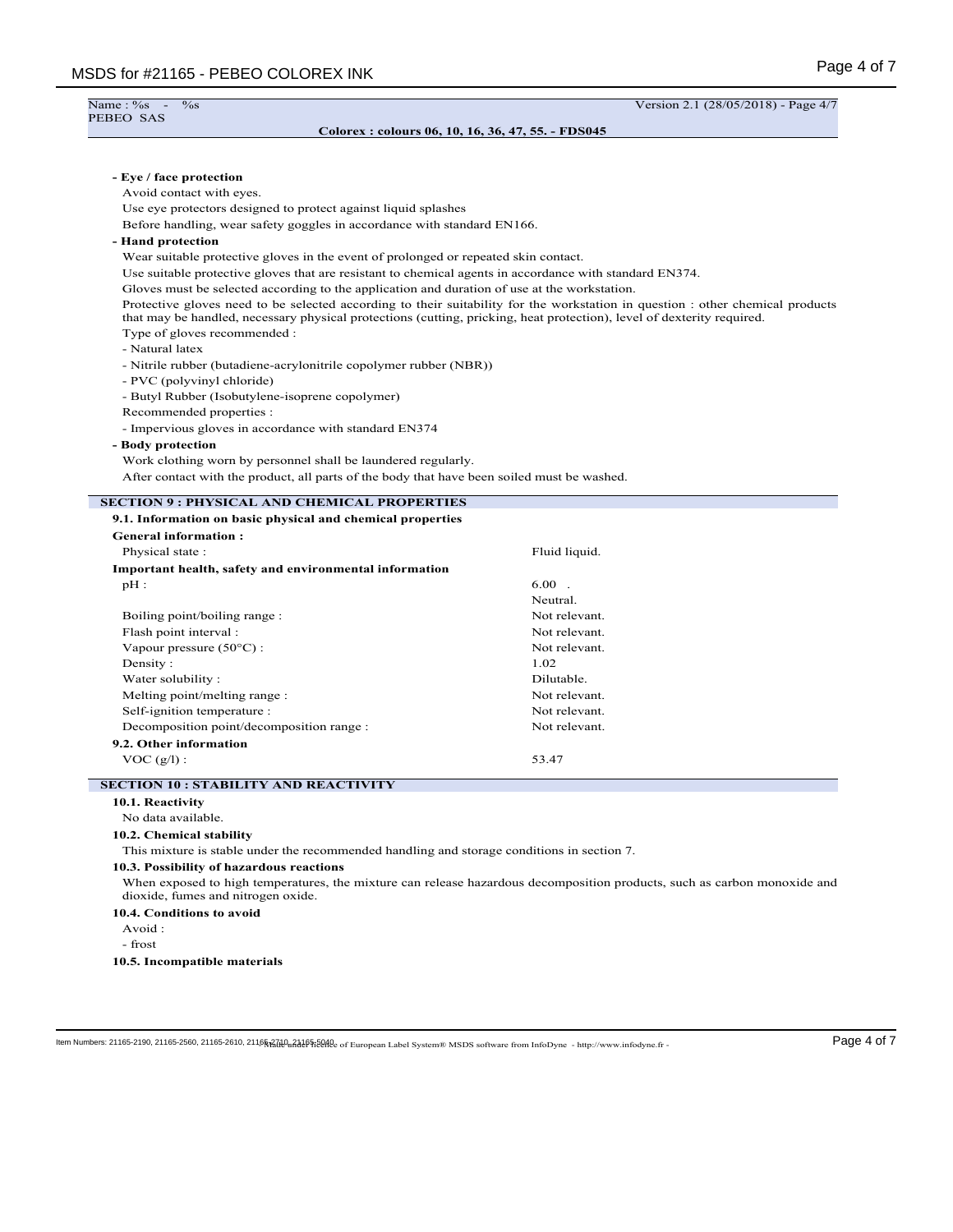PEBEO SAS

**Colorex : colours 06, 10, 16, 36, 47, 55. - FDS045**

Name : %s - %s Version 2.1 (28/05/2018) - Page 5/7

#### **10.6. Hazardous decomposition products**

The thermal decomposition may release/form :

- carbon monoxide (CO)
- carbon dioxide (CO2)

#### **|>SECTION 11 : TOXICOLOGICAL INFORMATION**

#### **11.1. Information on toxicological effects**

Splashes in the eyes may cause irritation and reversible damage

#### **11.1.1. Substances**

No toxicological data available for the substances.

#### **11.1.2. Mixture**

#### **Respiratory or skin sensitisation :**

Contains at least one sensitising substance. May cause an allergic reaction.

**|> Monograph(s) from the IARC (International Agency for Research on Cancer) :**

#### CAS 64-17-5 : IARC Group 1 : The agent is carcinogenic to humans.

CAS 2783-94-0 : IARC Group 3 : The agent is not classifiable as to its carcinogenicity to humans.

#### **SECTION 12 : ECOLOGICAL INFORMATION**

#### **12.1. Toxicity**

#### **12.1.2. Mixtures**

No aquatic toxicity data available for the mixture.

**12.2. Persistence and degradability**

- No data available.
- **12.3. Bioaccumulative potential**
- No data available.

**12.4. Mobility in soil**

No data available.

# **12.5. Results of PBT and vPvB assessment**

No data available.

**12.6. Other adverse effects**

No data available.

## **SECTION 13 : DISPOSAL CONSIDERATIONS**

Proper waste management of the mixture and/or its container must be determined in accordance with Directive 2008/98/EC.

#### **13.1. Waste treatment methods**

Do not pour into drains or waterways.

#### **Waste :**

Waste management is carried out without endangering human health, without harming the environment and, in particular without risk to water, air, soil, plants or animals.

Recycle or dispose of waste in compliance with current legislation, preferably via a certified collector or company.

Do not contaminate the ground or water with waste, do not dispose of waste into the environment.

#### **Soiled packaging :**

Empty container completely. Keep label(s) on container.

Give to a certified disposal contractor.

#### **Codes of wastes (Decision 2014/955/EC, Directive 2008/98/EEC on hazardous waste) :**

20 01 27 \* paint, inks, adhesives and resins containing dangerous substances

15 01 02 plastic packaging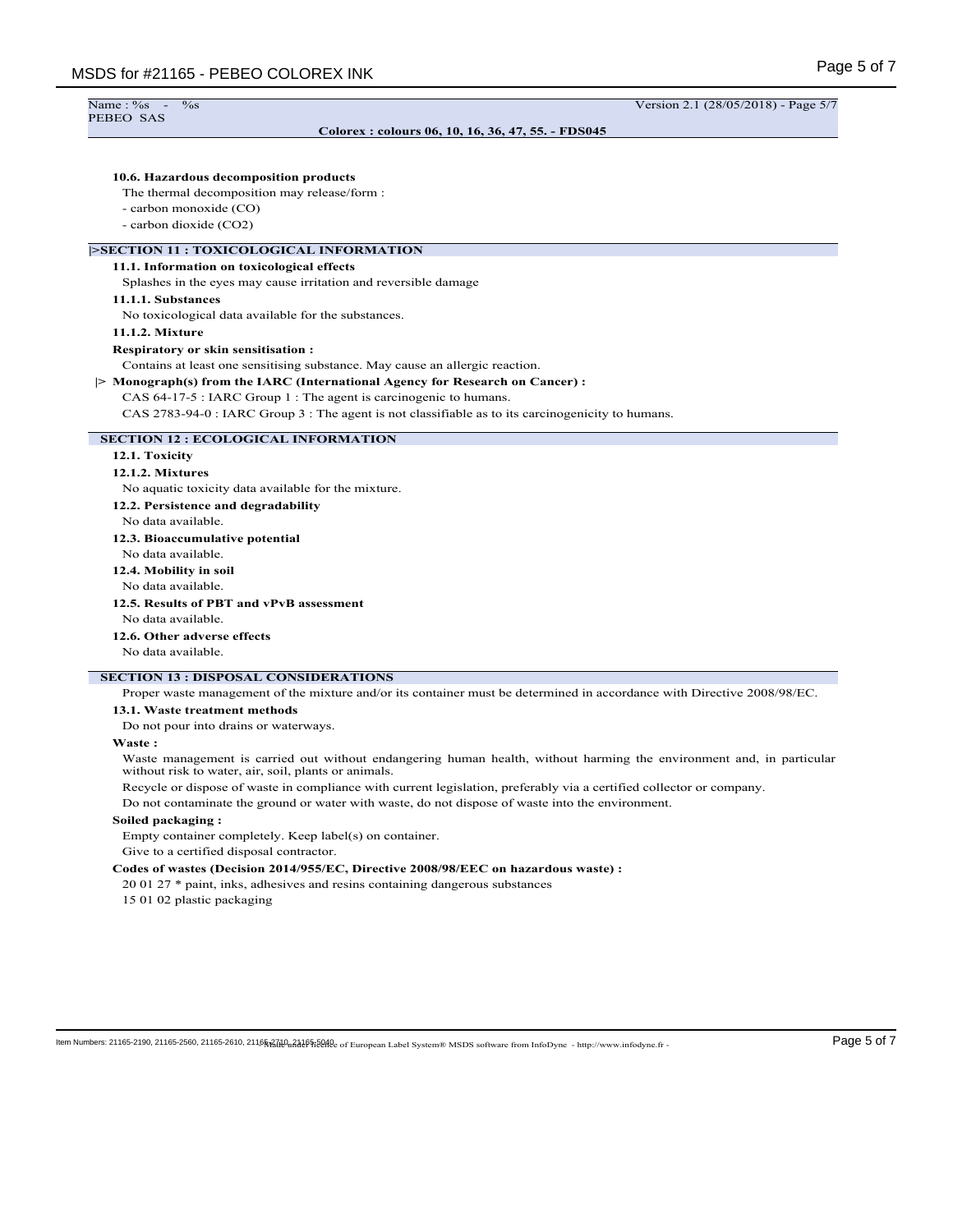#### **Colorex : colours 06, 10, 16, 36, 47, 55. - FDS045**

# **SECTION 14 : TRANSPORT INFORMATION**

Exempt from transport classification and labelling.

**14.1. UN number**

-

-

-

-

**14.2. UN proper shipping name**

**14.3. Transport hazard class(es)**

**14.4. Packing group**

-

**14.5. Environmental hazards** -

**14.6. Special precautions for user**

#### **|>SECTION 15 : REGULATORY INFORMATION**

#### **15.1. Safety, health and environmental regulations/legislation specific for the substance or mixture**

**|> - Classification and labelling information included in section 2:**

- The following regulations have been used:
	- EU Regulation No. 1272/2008 amended by EU Regulation No. 2017/776 (ATP 10)
- **Container information:**
- No data available. **- Particular provisions :**
- No data available.
- **Standardised American system for the identification of hazards presented by the product in view of emergency procedures (NFPA 704) :**

NFPA 704, Labelling: Health=0 Inflammability=1 Instability/Reactivity=1 Specific Risk=none



**15.2. Chemical safety assessment**

No data available.

#### **SECTION 16 : OTHER INFORMATION**

Since the user's working conditions are not known by us, the information supplied on this safety data sheet is based on our current level of knowledge and on national and community regulations.

The mixture must not be used for other uses than those specified in section 1 without having first obtained written handling instructions.

It is at all times the responsibility of the user to take all necessary measures to comply with legal requirements and local regulations.

The information in this safety data sheet must be regarded as a description of the safety requirements relating to the mixture and not as a guarantee of the properties thereof.

#### **Wording of the phrases mentioned in section 3 :**

H317 May cause an allergic skin reaction.

| H334 | May cause allergy or asthma symptoms or breathing difficulties if inhaled. |  |
|------|----------------------------------------------------------------------------|--|
|------|----------------------------------------------------------------------------|--|

#### **Abbreviations :**

ADR : European agreement concerning the international carriage of dangerous goods by Road. IMDG : International Maritime Dangerous Goods.